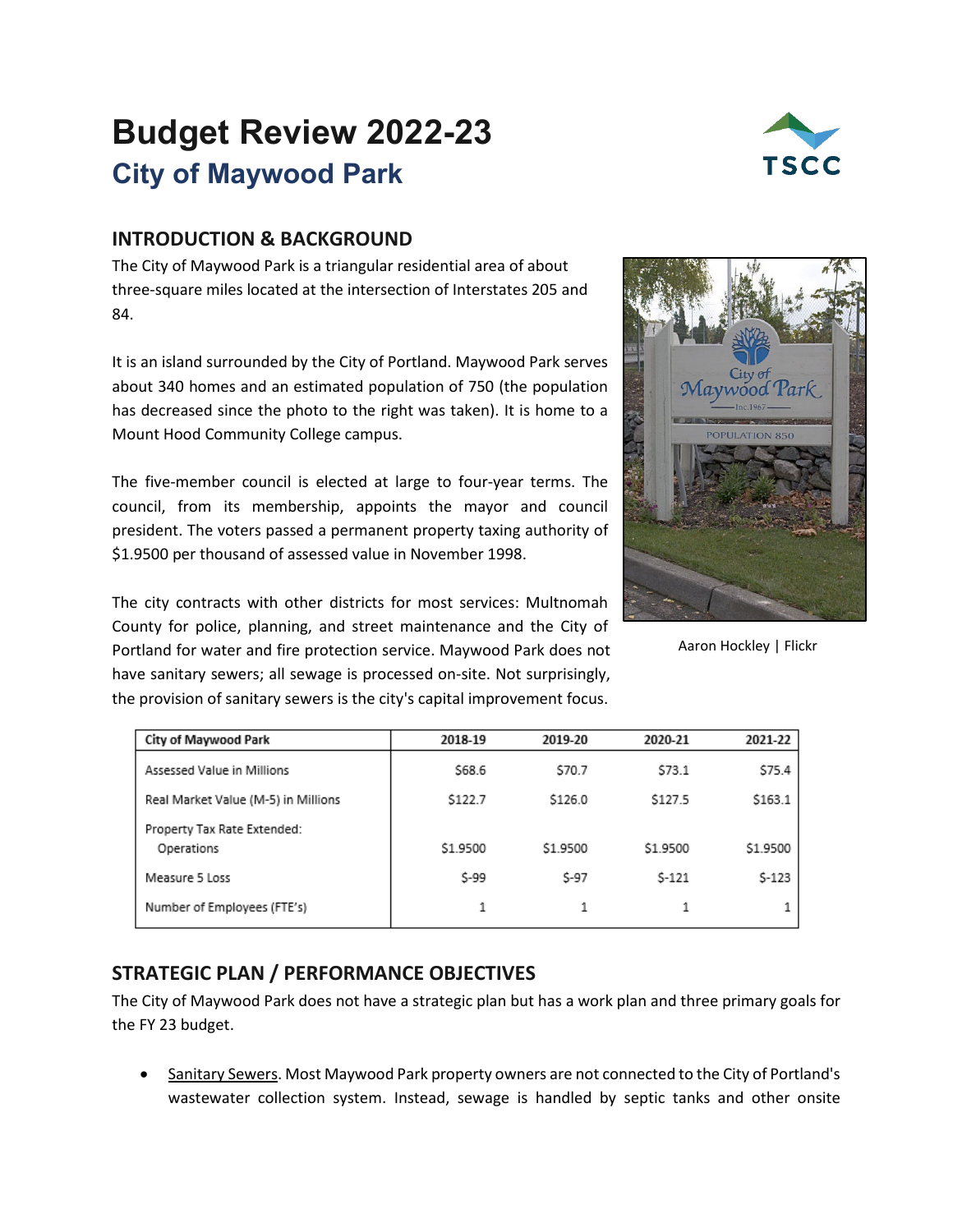systems. After many years of start and stop efforts, the city completed a planning study to update Maywood Park's wastewater management. The city aims to present the proposed Wastewater Facilities Plan with options and associated costs to the residents in FY 23 through several meetings. Once prospects are presented, and the city council receives public comment, the residents will vote on whether to continue with the citywide wastewater sewer project.

- Failing Street Property Development. This property is a city-owned property, Maywood Commons, that is being developed into a more usable outdoor public space.
- Continued public infrastructure improvements. The city will continue its ongoing projects to improve and replace catch basins and drywells for stormwater runoff, speed bumps and traffic signs, street repairs, and multi-use path maintenance and upgrades.

## **BUDGET OVERVIEW**

The total FY 23 budget for the City of Maywood Park is \$832,500, a decrease of \$63,600 or -7% over the current year budget. Reserves built up in past years were drawn down, as intended, for capital project spending.

| <b>CITY OF MAYWOOD PARK</b>              |         |         |               |               |  |
|------------------------------------------|---------|---------|---------------|---------------|--|
| Total Revenue vs. Total Requirements     |         |         |               |               |  |
| 2020-21<br>2021-22<br>2019-20<br>2022-23 |         |         |               |               |  |
|                                          | Actual  | Actual  | <b>Budget</b> | <b>Budget</b> |  |
| Revenue                                  | 272,747 | 288,241 | 277,700       | 283,900       |  |
| Expenditures                             | 246,459 | 288,790 | 601,900       | 584,900       |  |
| Gain/Loss Percentage                     | 9.6%    | $-0.2%$ | $-116.7%$     | $-106.0%$     |  |





The revenues in FY 23 Approved Budget total \$283,900, and beginning fund balance is \$372,000 (45% of total resources). Primary revenue sources are consistent with previous years' resources, including state shared proceeds, state gasoline tax, franchise fees, and earned interest, with property taxes making up 51% of the revenue. All income except gas tax is received into the General Fund.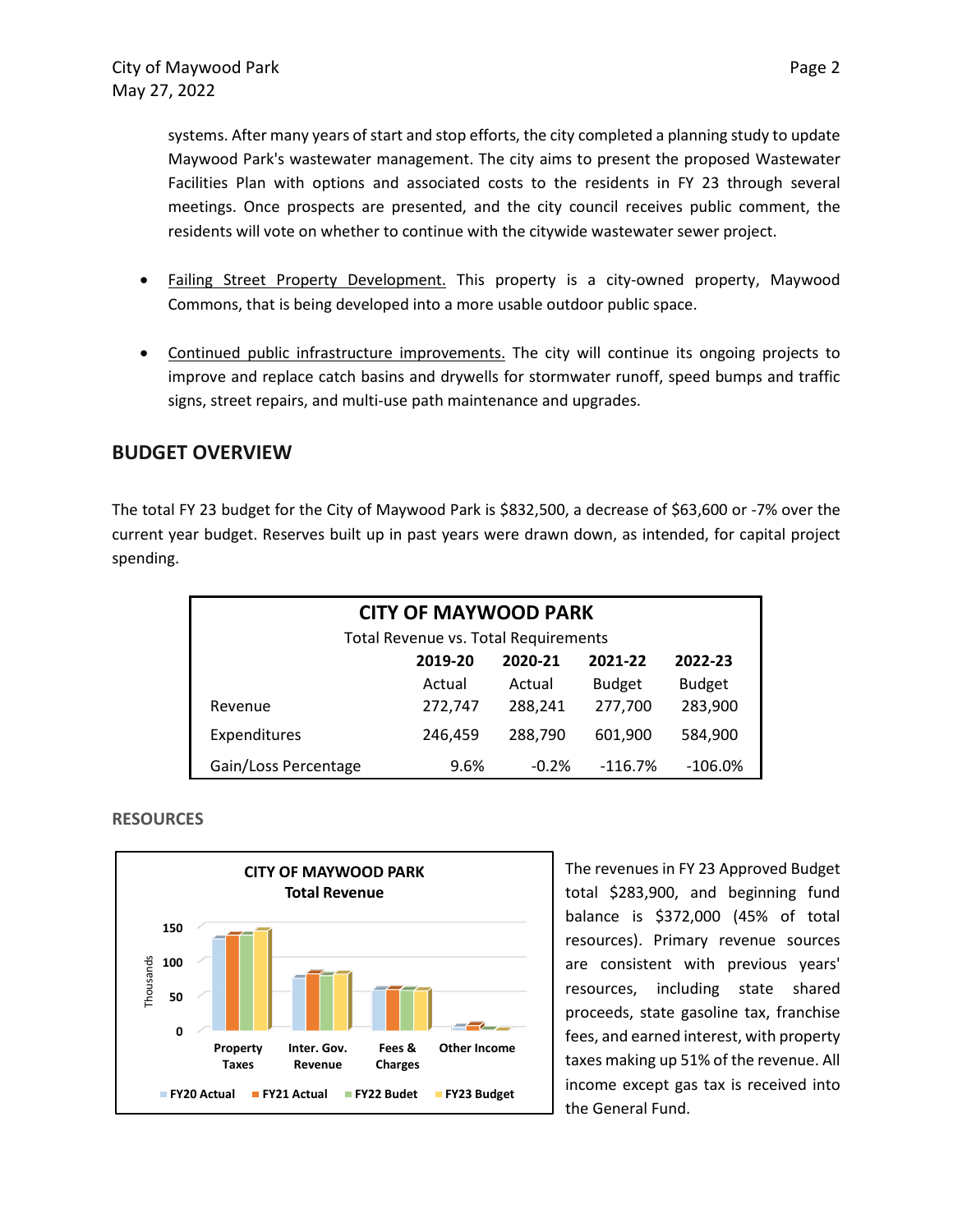#### **REQUIREMENTS**



Year-over-year comparisons in the object code expenditures are shown in the chart above.

**Personnel Services**: the City of Maywood Park is small and has only 0.7 permanent FTE, the Finance Director and City Recorder. Both are part-time salaried positions.

**Materials & Services** are the most significant expense category at \$372,300. This category can be divided into five usage categories, as shown in the chart. Materials and services increased by \$62,400 in the FY 23 year as the city turned its attention to the wastewater system. They have budgeted \$90,000 for professional consulting services to explain and promote the wastewater system.

Safety Services include contracts with Multnomah County Sheriff's Office for patrols.



The cost for these services is \$43,400. Police and emergency medical services (BOEC 911 services) will cost \$21,000 in FY 23. Also included in this group are Community and Neighborhood Emergency Response Team (CERT/NERT) supplies and materials, and training costs. The street signs and maintenance expenditures are recorded in the State Tax Street Fund and paid for using Oregon Department of Transportation Highway Trust dollars.

Plans for new street speed bumps, berm irrigation line repairs, and the Maywood Park Commons Project drive **capital expenditures**.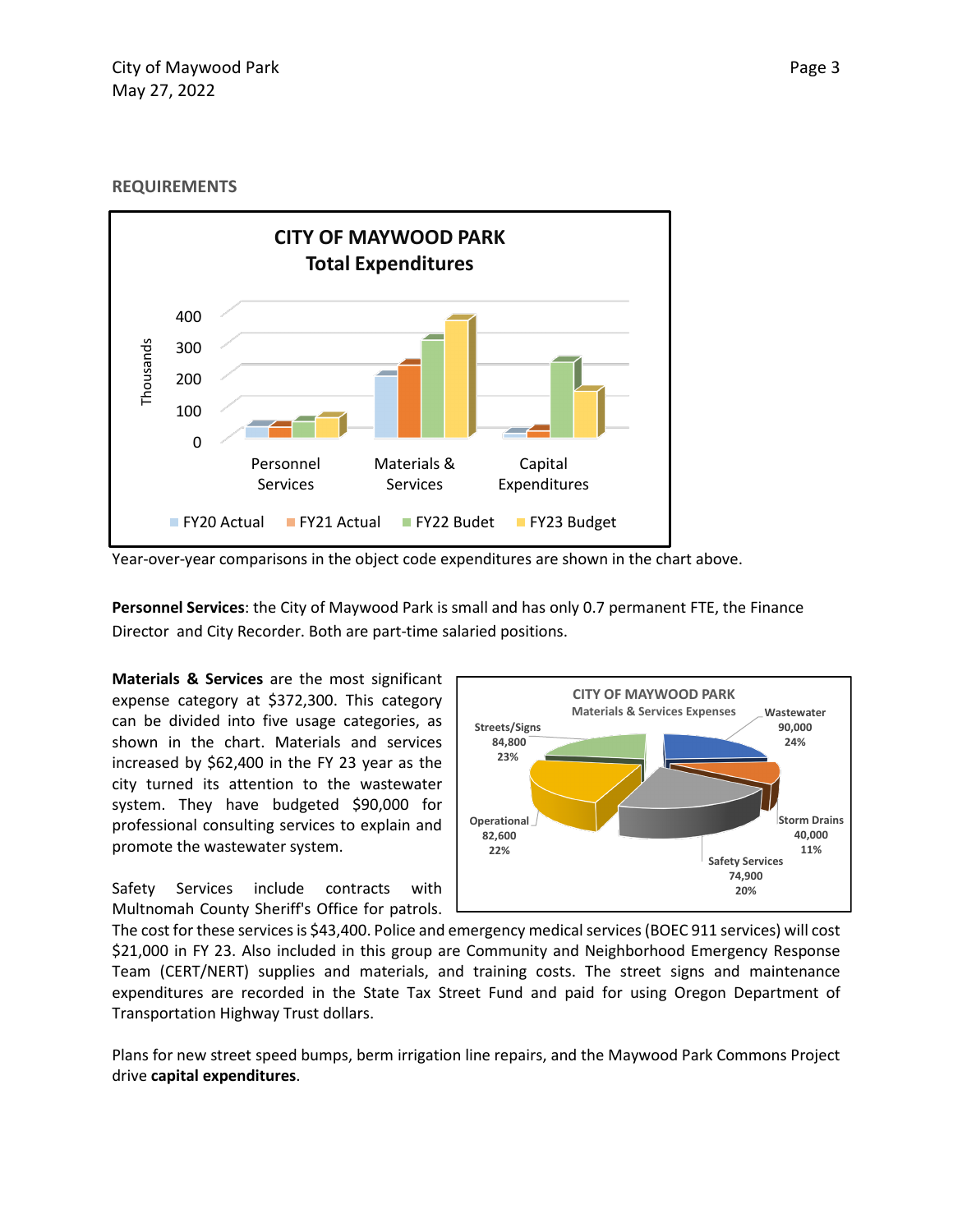## **GENERAL FUND**

The General Fund is increasing by four percent. The beginning fund balance is \$44,000 more or 43% higher than the current year, mainly because of American Rescue Plan Act (ARPA) funds received in the current year. The city will use these funds to move forward with the next steps in the Wastewater Project. The public safety services expenditures have decreased by 9% as the city uses actual expenditures for the current year as a guide for FY 23 predictions.

Transfers from the General Fund total \$152,200. These dollars will go to Storm Drain Reserves Fund for repairs and maintenance, the State Tax Street Fund for capital projects, and the Wastewater System Reserves Fund for professional fees associated with the wastewater project.

#### **GENERAL FUND RESOURCES**

**Property taxes** are Maywood Park's primary revenue source. To support the city operations, Maywood Park will continue to levy its total tax rate of \$1.9500 per \$1,000 AV in FY 23. The rate will result in \$144,000 in revenue.

Maywood Park receives \$57,800 in **fees and charges**. The **State Revenue** is from: State revenue sharing (\$8,700) and cigarette,



liquor, and marijuana tax (\$13,300). **Other resources** include licenses, rebates, reimbursements, and miscellaneous sources.

**Transfers** into the General Fund come from the State Tax Street Fund, \$11,400, which covers the costs of administering the fund. In addition, the Failing Street Property Development Reserves Fund is transferring \$13,000 back to the General Fund.

#### **GENERAL FUND REQUIREMENTS**

Maywood Park breaks the General Fund into three expenditure categories:

- Administration and Support Services include personnel services, fees for professional services such as auditors, city planning consultants and attorney fees, office supplies and expenses, and office and property management and maintenance. This expenditure is \$380,300.
- Providing Public Safety Services in FY 23 totals \$74,900. These dollars cover the intergovernmental agreement with the Multnomah County Sheriff's office for routine patrols for the city and three traffic speed control missions per year, the Bureau of Emergency Communications (BOEC) 911 emergency services charges and fire protection services, the bio-hazard camp cleanup cost, and Community/Neighborhood Response Team (CERT/NERT) materials and supplies and training costs.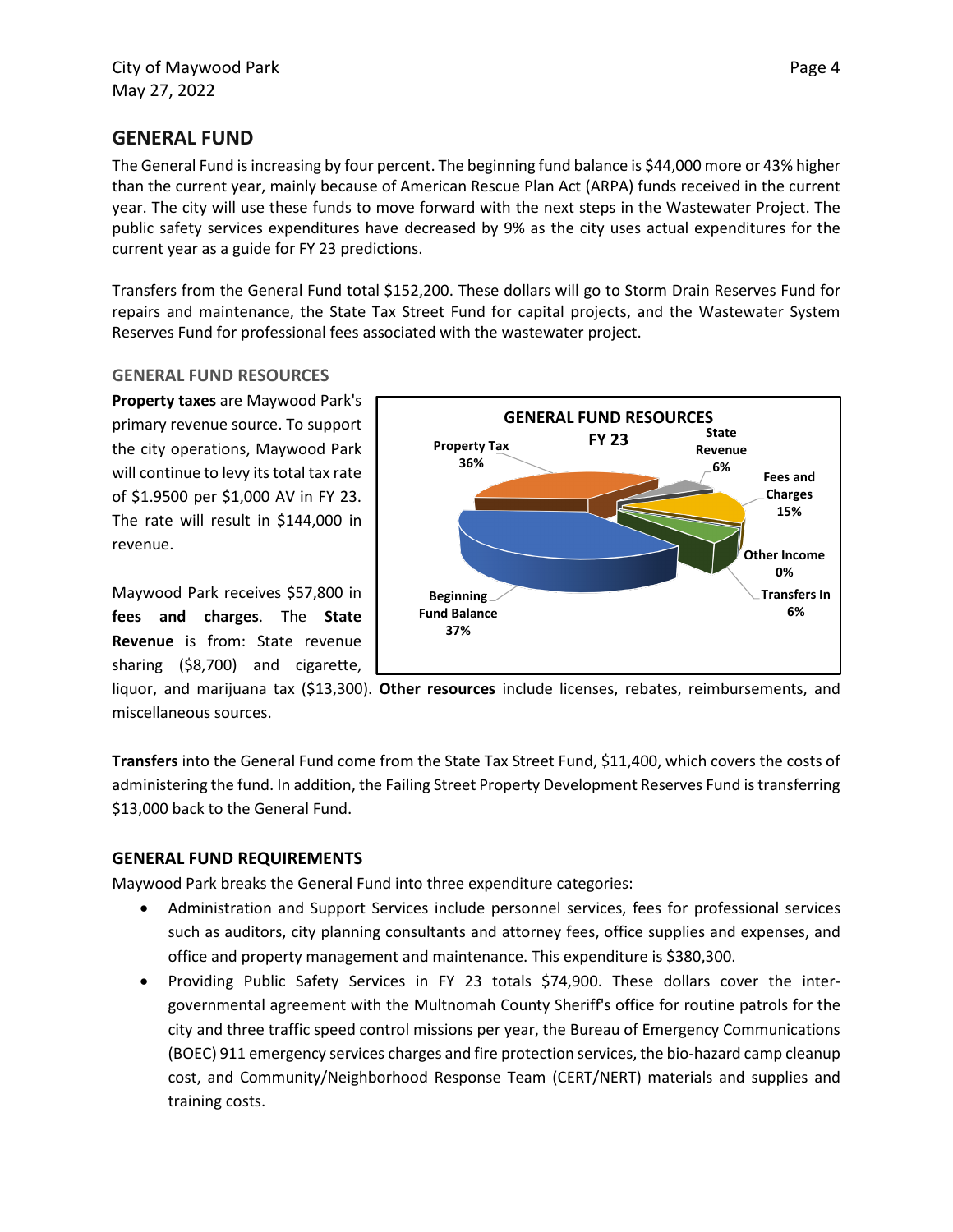### City of Maywood Park **Page 5** May 27, 2022

• Unallocated Capital Expenditures are the third category and total \$17,000. The city has set aside \$2,000 for office furniture and computer equipment and \$15,000 to cover the remaining cost of upgrades to implement temperature control measures in the new storage unit used to hold the Community Emergency Response Team resources and other supplies for city events.

#### **Personnel Services**

The city has only two permanent employees, a finance director and a city recorder. Both are part-time positions, have a fixed monthly salary with no benefits, and are equivalent to less than one full-time employee. The finance director resigned during the current year, and the city hired a replacement. The \$64,600 budget for personnel services is a 24% increase to cover an overlap between the current finance director, who has agreed to help with the transition, and the newly hired finance director. The additional amount also covers a cost-of-living adjustment for the city recorder and the finance director and an increase in the stipend paid to the mayor and council members for the increased workload and time on city projects. The budgeted amount also includes \$12,400 to cover a temporary grant writer position that will be filled on a project-by-project basis.

#### **Materials & Services**

The materials and services in the General Fund for FY 23 total \$82,600, a 10% drop compared to the current year's expenditures in this category. The reduction is related entirely to the \$11,000 decrease in professional services for implementing the wastewater project. The cost for these services is now recorded in the Wastewater System Reserves Fund. Other line items remain consistent with the current year's expenditures.

Transfers account for 38% of the General Fund requirements. The \$152,200 in transfers are how Maywood Park pays for current and future public works projects. State Tax Street Fund will receive \$42,200 for projects, and Storm Drain Reserves Fund will receive \$20,000 to build reserves for repairs and maintenance. These reserves must be set aside to cover the cost should a storm drain fail and need replacement or repair. The Wastewater System Reserves Fund will receive \$90,000 from the General Fund to cover professional fees for moving forward with the wastewater project.

# **OTHER SIGNIFICANT BUDGET AREAS**

#### **OTHER FUNDS**

Maywood Park has four additional funds. The State Tax Street Fund receives a share of the Oregon Department of Transportation (ODOT) highway tax. The other three funds are supported only by transfers from the General Fund.

- **State Tax Street Fund \$162,200** Expenditures in this fund are only used for street maintenance expenditures, multi-use paths, signs, lighting, and related capital projects.
- **Storm Water Reserves Fund \$121,000**  This fund is used for Underground Injection Controls (drywells) to handle stormwater runoff.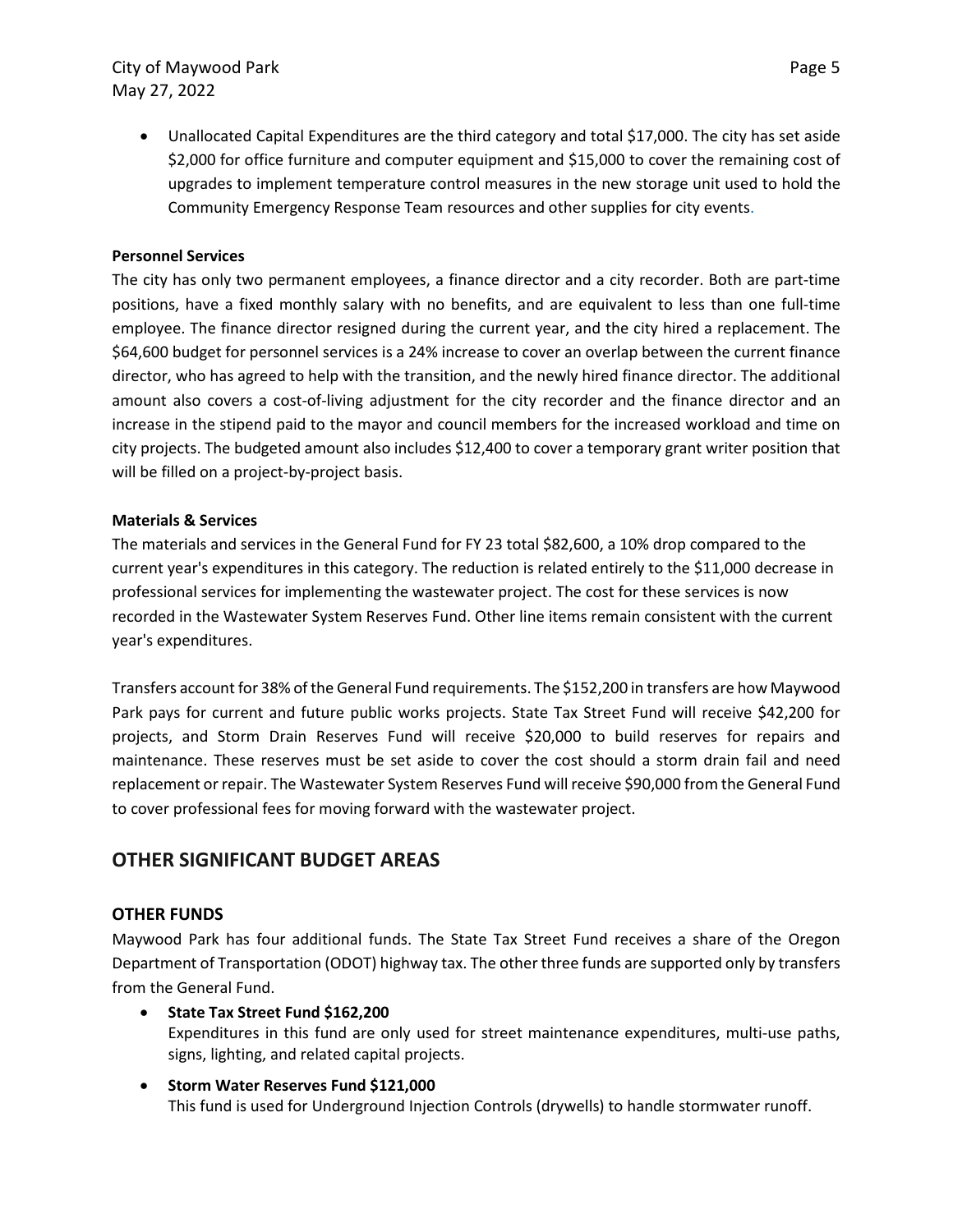• **Failing Street Property Development Reserves Fund \$63,000** 

The Failing Street Property is a city-owned site planned for a city commons /city hall facility.

#### • **Wastewater System Reserves Fund \$90,000**

The City of Maywood Park does not have sanitary sewers, and this fund was used for planning expenditures for that future project. The plan has been completed. The city has budgeted \$90,000 for professional services for implementation of the project. They will ask PACE, (the firm who produced the initial study and conversion plan) and other firms to meet with the residents to discuss the plans and what it will take to move forward. City council members are hoping residents will get behind the program so they can move forward with this project.

**SPECIAL PURPOSE FUNDS Total Annual Budget 200 150** Thousands Thousands **100 50 0 State Tax Storm Drain Failing Street Wastewater Street Fund Reserves Property System Fund Reserves Reserves Fund Fund FY 20 Actual FY 21 Actual FY 22 Budget FY 23 Appr. Budget** 

Total requirements for each special fund are shown in the following chart.

State Tax Street Fund will receive \$58,000 from ODOT Highway Trust Fund. This revenue, along with the beginning fund balance of \$62,000 and a transfer of \$42,200, will meet the planned expenditures of \$162,200. The city will use the revenue in this fund for new street and speed limit signs throughout Maywood Park, speed bumps, painting curbs yellow for no parking zones, and berm irrigation upgrades. The landscape projects and maintenance make up the most significant expenditure in this fund at \$45,000.

Wastewater System Reserves Fund is used to plan and set aside resources for the sanitary wastewater collection system for Maywood Park. The contractor completed the plan for the project in 2020, but during the pandemic, only minimal work was done. With the additional ARPA funds, the project has become a priority for the city. The only expenditure is for professional and consulting services to explain to Maywood Park residents the necessity to convert to a sanitary waste removal system and promote moving forward with completing a citywide wastewater system (\$90,000).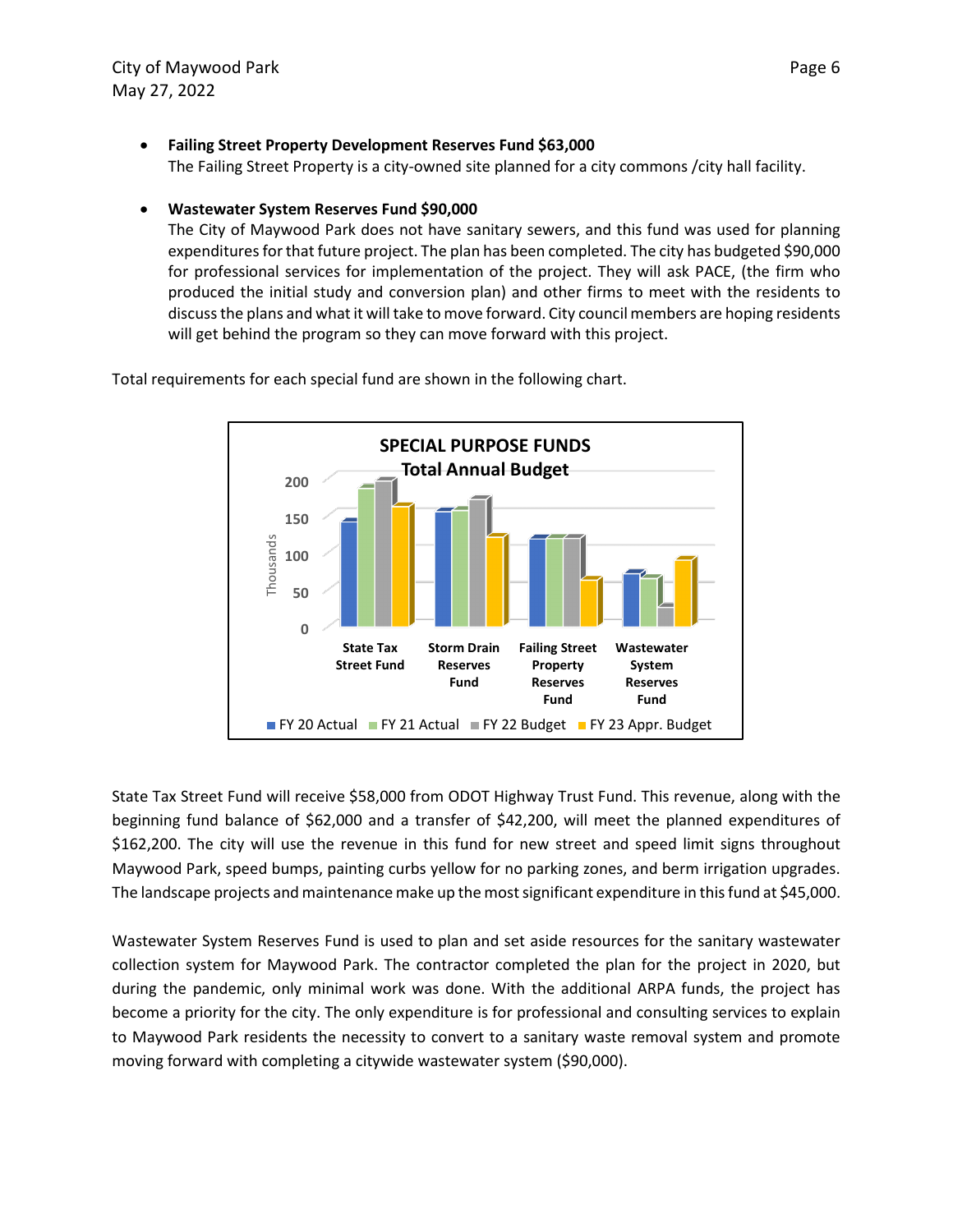City of Maywood Park **Page 7** and Page 7 May 27, 2022

Storm Drain Reserves Fund is used to set aside resources to repair and replace catch basins and dry wells within the city. This budget includes a transfer of \$20,000. These funds, along with the fund balance of \$101,000, will make it possible to meet \$40,000 in maintenance and repairs, set aside \$20,000 for Underground Injection Control (UIC) upgrades, and leave \$61,000 for future expenditures.

Failing Street Property Development Reserves Fund has a beginning fund balance of \$63,000 and will not need a transfer from the General Fund in FY 23. The fund balance will allow the city to use \$50,000 to build an ADA ramp bringing the Maywood Commons into compliance. Even considering other small projects, the council feels confident they will have adequate resources to complete these small projects in addition to the ADA ramp and transfer \$13,000 to the General Fund.

# **DEBT STATUS**

The City of Maywood Park has no debt.

# **BUDGET/STRATEGIC PLAN ALIGNMENT**

The city's budget is in line with its strategic plan. After many years of ongoing discussions, they have completed the study to move from septic systems to a citywide sanitary sewer system. The city council will now gauge the public support and ask the citizens to vote to move forward with this critical project. In addition, the Commons Development Project is moving forward with plans to enhance the public use area, investing \$50,000; and the infrastructure improvement projects to replace catch basins & drywells for stormwater runoff are also in this budget.

# **HIGHLIGHTS**

- The budget decreases by \$63,600 due to planned capital spending in the current year, reducing the carry over to FY 23.
- Capital expenditures decreased 38% from \$240,000 to \$148,000: \$50,000 will be used for the Commons Area renovation; \$61,000 for projects involving street improvement; \$20,000 for Underground Injection Control upgrades and \$17,000 for computers and storage unit upgrades.
- Maywood Park has finished the feasibility study of the Wastewater System Plan. The city will use American Rescue Plan Act resources to move forward with explaining and promoting the plan to the residents of Maywood Park. Council will gauge public support and determine next steps.

| <b>Yes</b>       | No | <b>Compliance Issue</b>                                                  |
|------------------|----|--------------------------------------------------------------------------|
| X                |    | Did the district meet publication requirements?                          |
| $\boldsymbol{x}$ |    | Do resources equal requirements in every fund?                           |
| N/A              |    | Does the GO Debt Service Fund show only principal and interest payments? |
| X                |    | Are contingencies shown only in operating funds?                         |
| X                |    | Did the budget committee approve the budget?                             |
| X                |    | Did the budget committee set the levy?                                   |
| X                |    | Does the audit show the district was in compliance with budget law?      |

# **BUDGET PROCESS & COMPLIANCE**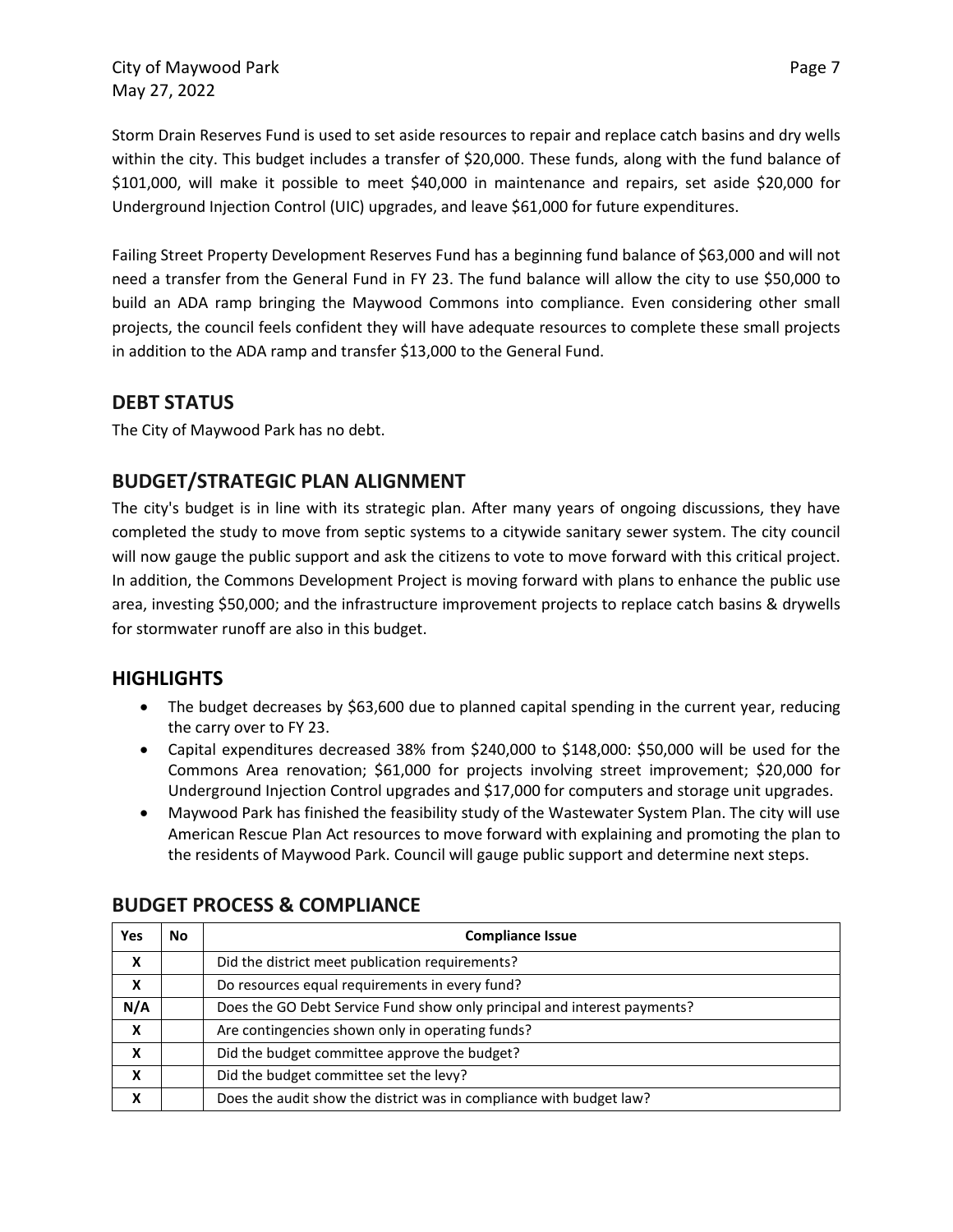The FY 2022-23 Budget is in substantial compliance with local budget law. Estimates were judged to be reasonable for the purposes shown.

The audit report for FY 2020-21 notes no exceptions.

### **CERTIFICATION LETTER RECOMMENDATIONS & OBJECTIONS**

TSCC staff did not find any deficiencies in the district's FY 2022-2023 budget or budget process, and we recommend the Certification Letter contain no recommendations or objections.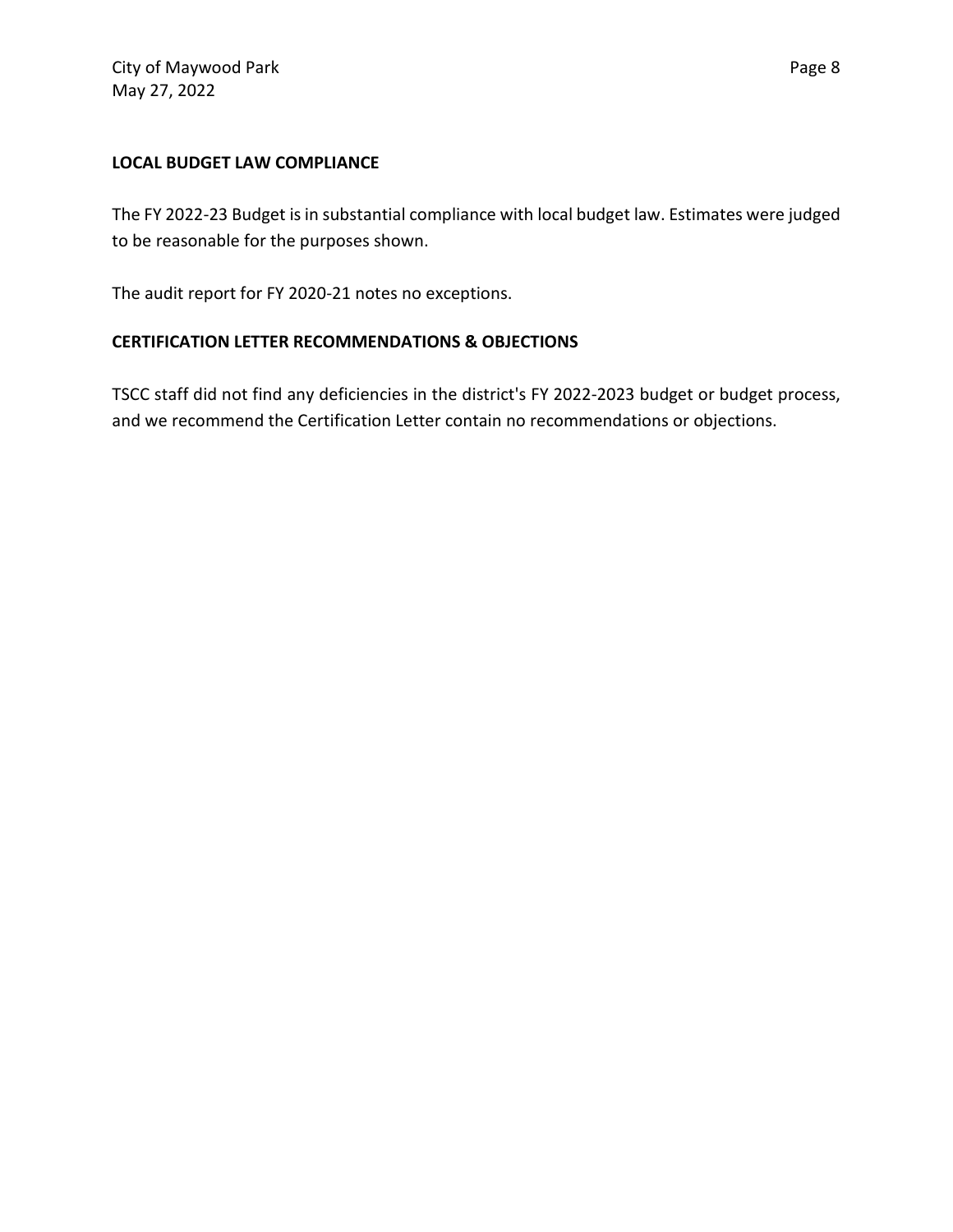# **City of Maywood Park**

**Approved Budget Summary Sheet**

|                                                | 2019-20       | 2020-21       | 2021-22        | 2022-23        | <b>Budget</b> |
|------------------------------------------------|---------------|---------------|----------------|----------------|---------------|
|                                                | <b>Actual</b> | <b>Actual</b> | <b>Rev Bud</b> | <b>App Bud</b> | % Change      |
|                                                |               |               |                |                |               |
| <b>SUMMARY OF ALL FUNDS</b>                    |               |               |                |                |               |
| <b>Property Tax Breakdown:</b>                 |               |               |                |                |               |
| Permanent Rate Property Taxes                  | 130,762       | 135,260       | 138,000        | 144,000        | 4%            |
| Prior Years Property Taxes                     | 1,738         | 2,676         | 0              | 0              | 0%            |
| <b>Total Property Taxes</b>                    | 132,500       | 137,936       | 138,000        | 144,000        | 4%            |
| <b>Resources:</b>                              |               |               |                |                |               |
| <b>Beginning Fund Balance</b>                  | 422,304       | 448,592       | 443,000        | 372,000        | -16%          |
| <b>Property Taxes</b>                          | 132,500       | 137,936       | 138,000        | 144,000        | 4%            |
| Intergovernmental Revenue                      | 75,928        | 82,465        | 79,600         | 82,000         | 3%            |
| Fees and Charges                               | 58,679        | 59,810        | 58,500         | 57,800         | $-1%$         |
| Other Income                                   | 5,640         | 8,030         | 1,600          | 100            | $-94%$        |
| Transfers In                                   | 82,400        | 137,400       | 175,400        | 176,600        | $1\%$         |
| <b>TOTAL RESOURCES</b>                         | 777,451       | 874,233       | 896,100        | 832,500        | $-7%$         |
|                                                |               |               |                |                |               |
| <b>Requirements by Function:</b>               |               |               |                |                | -47%          |
| <b>Facilities Acquisition and Construction</b> | 0             | 0             | 94,500         | 50,000         |               |
| <b>Administrative Services</b>                 | 90,962        | 85,214        | 143,400        | 147,200        | 3%            |
| <b>Public Safety</b>                           | 57,384        | 61,712        | 82,500         | 74,900         | $-9%$         |
| Public Utilities Sewer System                  | 25,878        | 40,761        | 70,000         | 150,000        | 114%          |
| <b>Streets Transportation and Parking</b>      | 69,468        | 97,480        | 176,500        | 145,800        | $-17%$        |
| Capital Outlay Unallocated                     | 2,767         | 3,623         | 35,000         | 17,000         | $-51%$        |
| <b>Transfers Out</b>                           | 82,400        | 137,400       | 175,400        | 176,600        | $1\%$         |
| Contingencies                                  | 0             | 0             | 10,000         | 10,000         | 0%            |
| <b>Ending Fund Balance</b>                     | 448,592       | 448,043       | 108,800        | 61,000         | -44%          |
| <b>TOTAL REQUIREMENTS</b>                      | 777,451       | 874,233       | 896,100        | 832,500        | $-7%$         |
| <b>Requirements by Object:</b>                 |               |               |                |                |               |
| <b>Personnel Services</b>                      | 36,171        | 35,055        | 52,000         | 64,600         | 24%           |
| <b>Materials &amp; Services</b>                | 195,669       | 230,852       | 309,900        | 372,300        | 20%           |
| <b>Capital Outlay</b>                          | 14,619        | 22,883        | 240,000        | 148,000        | $-38%$        |
| <b>Fund Transfers</b>                          | 82,400        | 137,400       | 175,400        | 176,600        | $1\%$         |
| Contingencies                                  | 0             | 0             | 10,000         | 10,000         | 0%            |
| <b>Ending Fund Balance</b>                     | 448,592       | 448,043       | 108,800        | 61,000         | $-44%$        |
| <b>TOTAL REQUIREMENTS</b>                      | 777,451       | 874,233       | 896,100        | 832,500        | $-7%$         |
| SUMMARY OF BUDGET - BY FUND                    |               |               |                |                |               |
| <b>General Fund</b>                            | 290,036       | 346,146       | 381,800        | 396,300        | 4%            |
| <b>State Tax Street Fund</b>                   | 141,603       | 186,714       | 196,800        | 162,200        | $-18%$        |
| Wastewater System Reserves Fund                | 71,619        | 65,110        | 26,000         | 90,000         | 246%          |
| Storm Drain Reserve Fund                       | 155,432       | 156,945       | 172,000        | 121,000        | $-30%$        |
| Failing Street Reserve Fund                    | 118,761       | 119,318       | 119,500        | 63,000         | $-47%$        |
| <b>GRAND TOTAL ALL FUNDS</b>                   | 777,451       | 874,233       | 896,100        | 832,500        | $-7%$         |